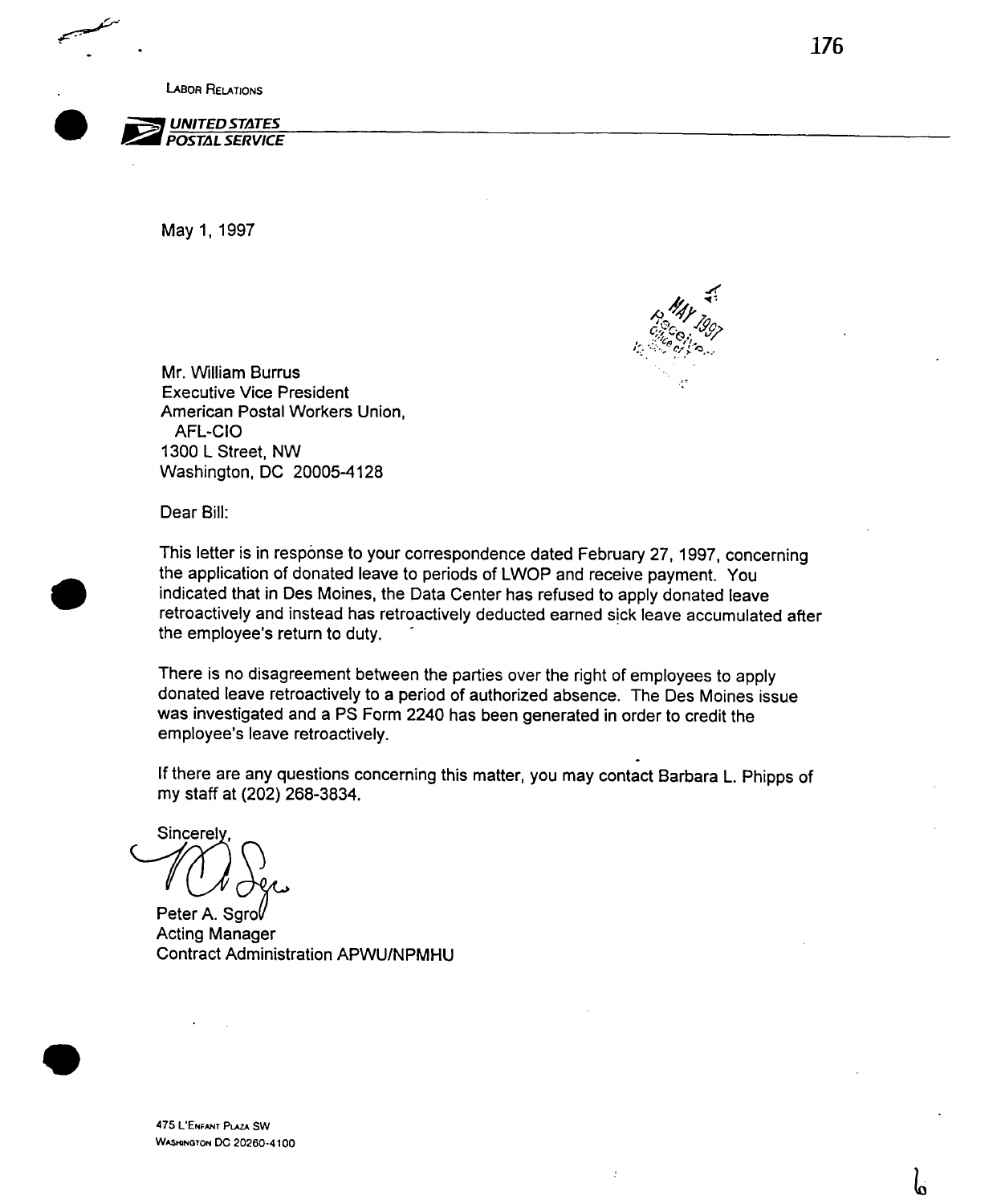**American Postal Workers Union, AFL-CIO** 

February 27, 1997

1300 L Street, NW, Washington, DC 20005

William Burrus **Executive Vice President** (202) 842-4246

Dear Tony:

In the implementation of the Leave Sharing agreement, the parties have agreed that employees who have been donated leave may apply the leave to periods of LWOP and receive payment. In at least one case eminating from DesMoines, the Data Center has refused to apply the donated leave retroactively and instead has retroactively deducted earned sick leave accumulated after the employees return to duty.

This is to determine if there is a disagreement between the parties over the right of employees to apply donated leave retroactively to a period of authorized absence.

Thank you for your attention to this matter.

Sincerely,

**Executive Vice President** 

Anthony J. Vegliante, Manager Grievance & Arbitration Division 475 E'Enfant Plaza, SW Washington, DC 20260

WB:rb opeiu#2 afl-cio

**National Executive Board** Moe Biller

President

William Burrus **Executive Vice President** 

Douglas C. Holbrook Secretary-Treasurer

Greg Bell strial Relations Director **L. Tunstall** 

Director, Clerk Division James W. Lingberg Director, Maintenance Division

Robert C. Pritchard Director, MVS Division

George N. McKeithen Director, SDM Division

**Regional Coordinators** Leo F. Persails Central Region

**Jim Burke** Eastern Region

Elizabeth "Liz" Powell Northeast Region

**Terry Stapleton** Southern Region

Raydell R. Moore Western Region